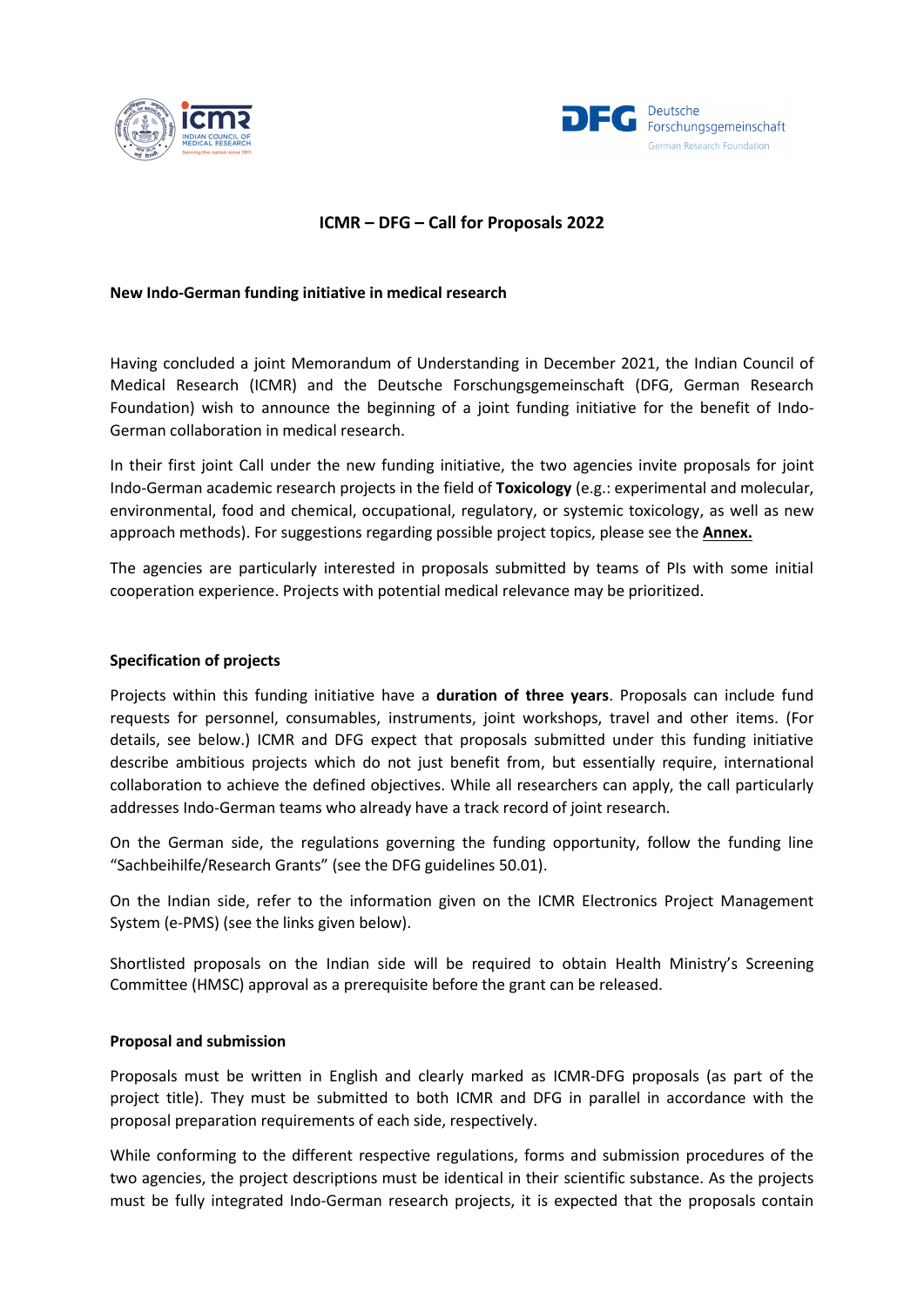detailed information about the mode and essentiality of collaboration between the Indian and the German side.

German researchers can only apply for funds for the German side of a joint project; Indian researchers can only apply for funds for the Indian side of a joint project.

The deadline for submission of proposals in this funding initiative is **30 September 2022.**

# **For visits and meetings between both sides:**

# **For German scientists visiting Indian Labs**

The sending side will bear the travel costs (including medical overseas insurance, visa fees, etc.) from place of work in home institution to the place of work in host institution while the receiving side will provide local hospitality according to the norms of respective sides. Indian side will provide Rs 2500/- per day as per-diem plus a well-furnished institutional guest house; accommodation subject to maximum of Rs 4,000/- per day if the accommodation is arranged outside the Institute premises on non-availability of accommodation at the institute of visit.

# **For Indian scientists visiting German Labs**

The sending side will bear the travel costs (including medical overseas insurance, visa fees, etc.) from place of work in home institution to the place of work in host institution.

All German applicants are asked to request adequate funds (according to the applicable state travel law, "Landesreisekostengesetz") for expenses on the accommodation and per diem of the Indian guests visiting their lab.

Joint workshops must be financed from the side where they take place. German applicants will detail their budgets both in the proposal file and in the online form on the elan portal. Indian applicants will detail their budgets in the ICMR application form. A short overview about the costs of the respective partner should be listed in the proposal.

German researchers have to submit the proposals electronically via the elan portal; Indian researchers have to submit the proposals electronically through ICMR Electronics Project Management System (e-PMS): [https://epms.icmr.org.in](https://epms.icmr.org.in/)

### **Review and Evaluation**

The proposals will be evaluated separately by ICMR and DFG on the basis of the projects' scientific merit/quality, the justification for scientific collaboration and the qualifications as well as the compatibility of the participating team members.

The results of the review process will be shared between the agencies. Funding will be granted for only those proposals where both ICMR and DFG recommend funding. **Unilateral funding of only one** 

### **part of a joint initiative will not be possible.**

German applicants are advised about the DFG's data protection notice on research funding, which can be viewed and downloaded at www.dfg.de/privacy\_policy. If necessary, please also forward this information to those individuals whose data will be processed by the DFG due to their involvement in your project.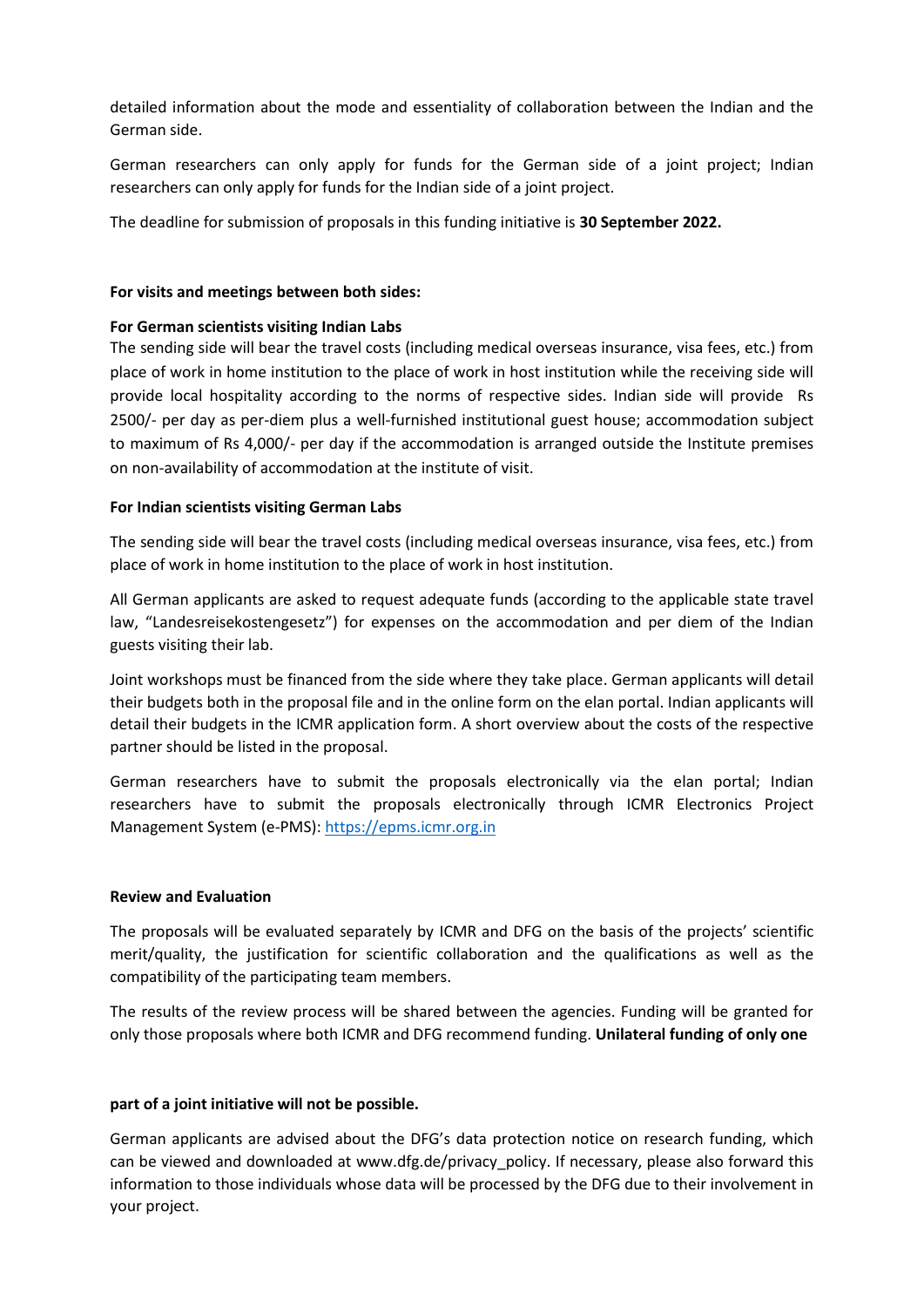# **Further Information about proposals and their submissions**

### **To submit a proposal to DFG (for German applicants):**

Prior to proposal submission to DFG (for German applicants): Applicants are advised to contact Dr. Ziegler (contact details below) before detailing their proposals.

Please ensure that the applicants on the German side have a valid account with up-to-date contact information on the proposal submission portal elan. If not, please request/update your account as early as possible and no later than 23 September 2022.

Please follow the "Guidelines for the Research Grants Programme" (DFG form 50.01) and the "Proposal Preparation Instructions – Project Proposals" (DFG form 54.01). When submitting on the elan portal, please use the link "Proposal for a Research Grant" in the Proposal Forms column (Proposal Submission > New Project > Individual Grants Programme > Proposal for a Research Grant). Please select "India-ICMR-DFG 2022" to tag your proposal for this specific call.

### **Further Information**

[www.dfg.de/indien/dfg\\_icmr\\_call\\_annex](http://www.dfg.de/indien/dfg_icmr_call_annex)

To the DFG forms 50.01 and 54.01: [www.dfg.de/formulare/50\\_01](http://www.dfg.de/formulare/50_01) [www.dfg.de/formulare/54\\_01](http://www.dfg.de/formulare/54_01)

DFG's Electronic Proposal Processing System for Applicants – elan: [https://elan.dfg.de](https://elan.dfg.de/)

Please note that the corresponding applicants in India need to be entered as "cooperation partners" in the elan web form.

Further information on elan and FAQ about using elan: [www.dfg.de/download/pdf/foerderung/antragstellung/elan/flyer\\_eant\\_en.pdf](http://www.dfg.de/download/pdf/foerderung/antragstellung/elan/flyer_eant_en.pdf) [www.dfg.de/download/pdf/foerderung/antragstellung/elan/faq\\_eant\\_en.pdf](http://www.dfg.de/download/pdf/foerderung/antragstellung/elan/faq_eant_en.pdf)

DFG's data protection notice: [www.dfg.de/privacy\\_policy](http://www.dfg.de/privacy_policy)

# **To submit a proposal to ICMR (for Indian applicants):**

The Indian investigators need to submit applications online through the ICMR Electronics Project Management System (e-PMS).

- 1. Open the ICMR Electronics Project Management System (e-PMS) portal [https://epms.icmr.org.in](https://epms.icmr.org.in/)
- 2. Project proposal submission is three steps process in e-PMS.
	- Step i: PI Registration/Login
	- Step ii: Verify Email Id and Complete/Update PI Profile
	- Step iii: Apply for Grant through submission of Ad-hoc proposal. Click on Proposal Submission-> Submit New Proposal -> Select Program -> Choose ICMR Adhoc Project Program -> click to proceed button application form will be opened. In form point no. 9a (Is this proposal against any advertisement?) select Advertisement (**ICMR – DFG – Call for Proposals 2022)**
- 3. For Adhoc proposal format refer to [https://epms.icmr.org.in/extramuralstaticweb/pdf/Adhoc/2.Adhoc\\_proposal\\_format.pdf](https://epms.icmr.org.in/extramuralstaticweb/pdf/Adhoc/2.Adhoc_proposal_format.pdf)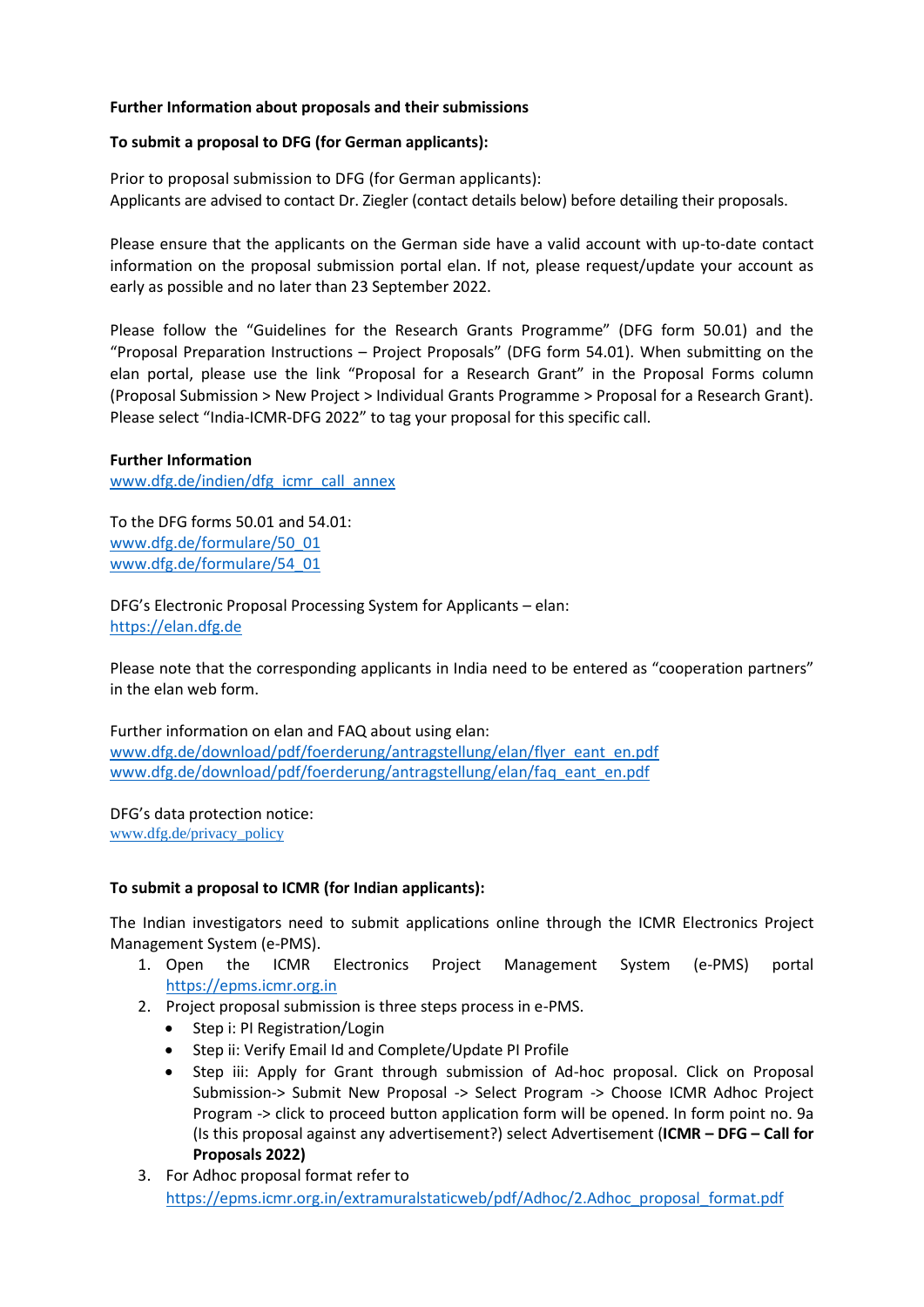#### **Contact persons**

#### At DFG Head Office:

Dr. Sigrid Ziegler[, sigrid.ziegler@dfg.de,](mailto:sigrid.ziegler@dfg.de) Tel.: +49 (228) 885-2676

### At the DFG India Office in New Delhi:

Dr. Vaibhav Agarwal, phone: +91 11 4922 4930 or +49 228 885 4930, [vaibhav.agarwal@dfg.de](mailto:vaibhav.agarwal@dfg.de) Dr. Franziska Langer, phone: +91 11 4922 4900 or +9 228 885 4900, [franziska.langer@dfg.de](mailto:franziska.langer@dfg.de)

#### **At ICMR, New Delhi:**

Dr. Harpreet Sandhu Scientist G, International Health Division (IHD) Indian Council of Medical Research Ansari Nagar, New Delhi -110 029, India Telefax:+91-11-26589492 E-mail: [sandhuh.hq@icmr.](mailto:sandhuh.hq@icmr.%20gov.in) gov.in

**Dr.** Heena Tabassum Scientist D Basic Medical Sciences Division Indian Council of Medical Research Ansari Nagar, New Delhi -110 029, India Tel; :+91-11-26588707(Ext:389) tabassum.h@icmr.gov.in

Alternate official

Dr. Mukesh Kumar Scientist G and Head, International Health Division (IHD) Indian Council of Medical Research Ansari Nagar, New Delhi -110 029, India Telefax: 0091-11-26588755 E-mail: [mukeshk.hq@icmr.gov.in](mailto:mukeshk.hq@icmr.gov.in)

Dr Nabendu Chatterjee SCIENTIST 'G' & HEAD Basic Medical Sciences Division Indian Council of Medical Research Ansari Nagar, New Delhi -110 029, India Tel;+91-11-26589791 [Chatterjee.ns@icmr.gov.in](mailto:Chatterjee.ns@icmr.gov.in)